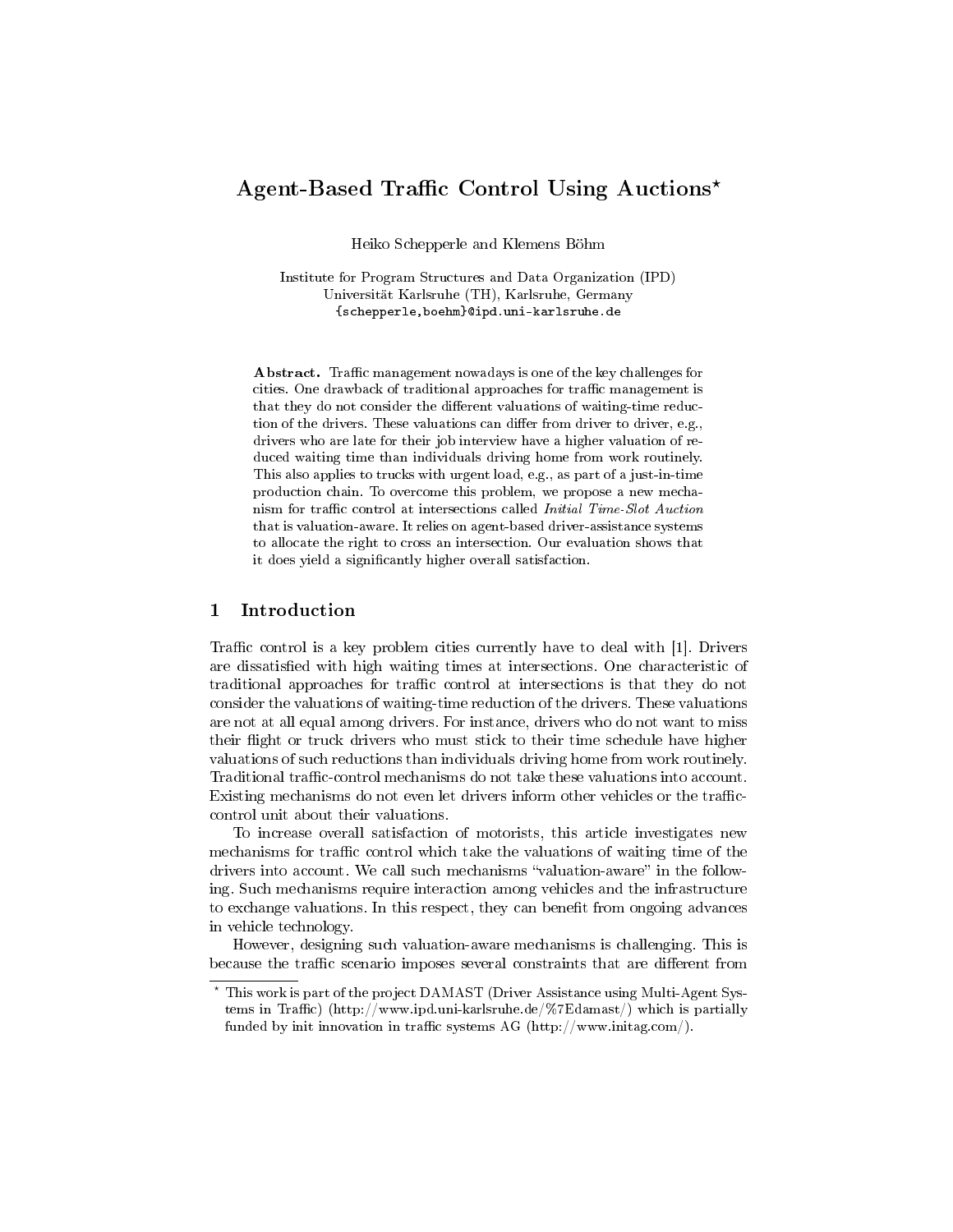the ones in conventional settings. The situation at an intersection is highly dynamic. Vehicles can arrive at any time. With the arrival of a new vehicle, the optimal order of vehicles crossing the intersection may change. In contrast to scheduling in communication networks, vehicles are *physical objects* with physical characteristics, e.g., they need to accelerate/decelerate, and their speed is limited. Vehicles queuing from the same direction cannot change their order, i.e., no overtaking.

The mechanisms envisioned must be superior to existing mechanisms, i.e., yield a higher overall satisfaction (effectiveness). Next, mechanisms inducing drivers to reveal their valuations truthfully may be desirable (*incentive compatibility*). Further, there should be an upper bound of the waiting time, for all drivers (avoidance of starvation).

This paper proposes and evaluates an approach for valuation-aware traffic control at intersections. More specifically, we make the following contributions: We first identify desiderata any valuation-aware traffic-control mechanism should fulfill. We then propose our new mechanism called *Initial Time-Slot Auction* (ITSA). It auctions the right to cross the intersection for a certain period of time to arriving vehicles. We call this right *time slot* in the following. ITSA allocates a time slot to the vehicle with the highest bid. We describe the mechanism in detail, discuss design alternatives and possible extensions of the basic variant, and say to which extent they fulll the desiderata. We have implemented two variants in full and compare them to a  $FIFO$  mechanism [2,3], a state-of-theart agent-based traffic-control mechanism from the scientific literature, using simulations. A core result of our work is that  $ITSA$  yields a significant reduction of valuation-weighted waiting time.

This article is part of a long-term effort that strives to design valuation-aware traffic-control mechanisms that are applicable in the real world, and this article is a first stab at the problem. For instance, we currently limit ourselves to single intersections (the fact that a vehicle typically has to cross several intersections to reach its destination is future work), and we leave aside robustness and legacy issues, i.e., "old" vehicles that are not equipped to interact with valuation-aware traffic-control mechanisms. Nevertheless, this current work has yielded valuable insights into the general problem domain and has demonstrated the potential of our approach.

Paper outline: We discuss related work in Sect. 2. Section 3 describes fundamentals of valuation-aware traffic control. In Sect. 4, we propose our new valuation-aware mechanism for traffic control and its variants. Section 5 features an evaluation, Sect. 6 concludes.

# 2 Related Work

This section describes related work where agents have been used for traffic management at intersections and related valuation-aware approaches. Related work regarding other aspects, e.g., auctions, is cited elsewhere in the paper.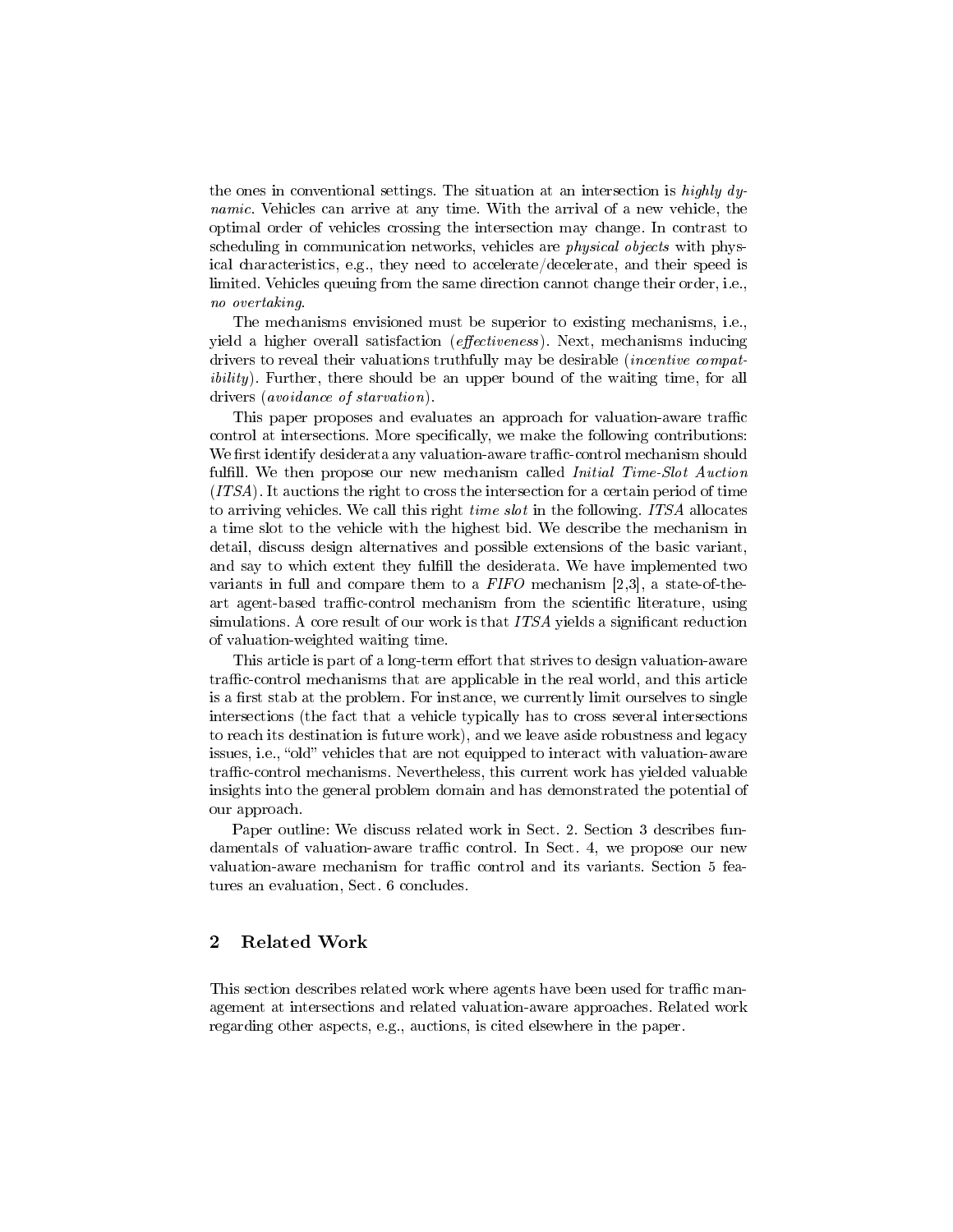There already exist various approaches for agent-based traffic management. We only discuss a small subset that we deem most relevant for our work. [2,3] propose an agent-based reservation system for intersection-traffic control. It allows vehicles to reserve a time slot in advance for crossing an intersection. The system proposed is a reservation system, but not a platform where agents can trade time slots, and it is not valuation-aware. An extension of the reservation system [4] gives priority to emergency vehicles, e.g., ambulance or police cars. [5] describes an approach where trams or buses communicate their arrival to traffic lights. In both cases, only a small subset of vehicles is privileged, but the valuations of all other vehicles are ignored. [6] presents an agent-based system for urban traffic control. The authors introduce infrastructure agents that collect data and intersection agents which adapt their traffic-control policy to the data received. The model does not include agents that assist the drivers. They also do not take the different valuations of waiting-time reduction into account. ITSA is not the very first valuation-aware traffic control mechanism  $-[7,8]$  have recently proposed a mechanism called Time-Slot Exchange (TSE). However, TSE only allows vehicle agents already holding a time slot to negotiate time slots with other vehicle agents. ITSA in turn lets the intersection agent assign time slots to vehicle agents which do not have any time slot so far. Further, TSE imposes strong restrictions, and only few negotiations between vehicles are successful. This clearly limits the impact of TSE. This is not the case with  $ITSA$  - it yields a signicant improvement, compared to TSE.

# 3 Fundamentals

In this section we describe our traffic scenario, measures to compare valuationaware mechanisms for traffic control, desiderata for those mechanisms, and the components of agent-based traffic management.

**Traffic Scenario.** In this paper we focus on individual intersections of roads. An intersection consists of several intersection lanes. Depending on the intersection lane they have chosen, vehicles can only leave the intersection in one direction. An intersection lane can intersect other intersection lanes. The intersection points are potential spots of conflict. No two vehicles are allowed to pass such a spot at the same time. The considerations in this paper are not limited to the intersection area itself, but take the neighborhood of the intersection into account as well.

**Definition 1.** The neighborhood of an intersection consists of the lanes of the intersection area, the incoming and the outgoing lanes.

Measures. We use the following measures to evaluate valuation-aware mechanisms.

**Definition 2.** The travel time  $T_t^j$  of a Vehicle j is the time from its first appearance in the neighborhood until it leaves the neighborhood. The minimal travel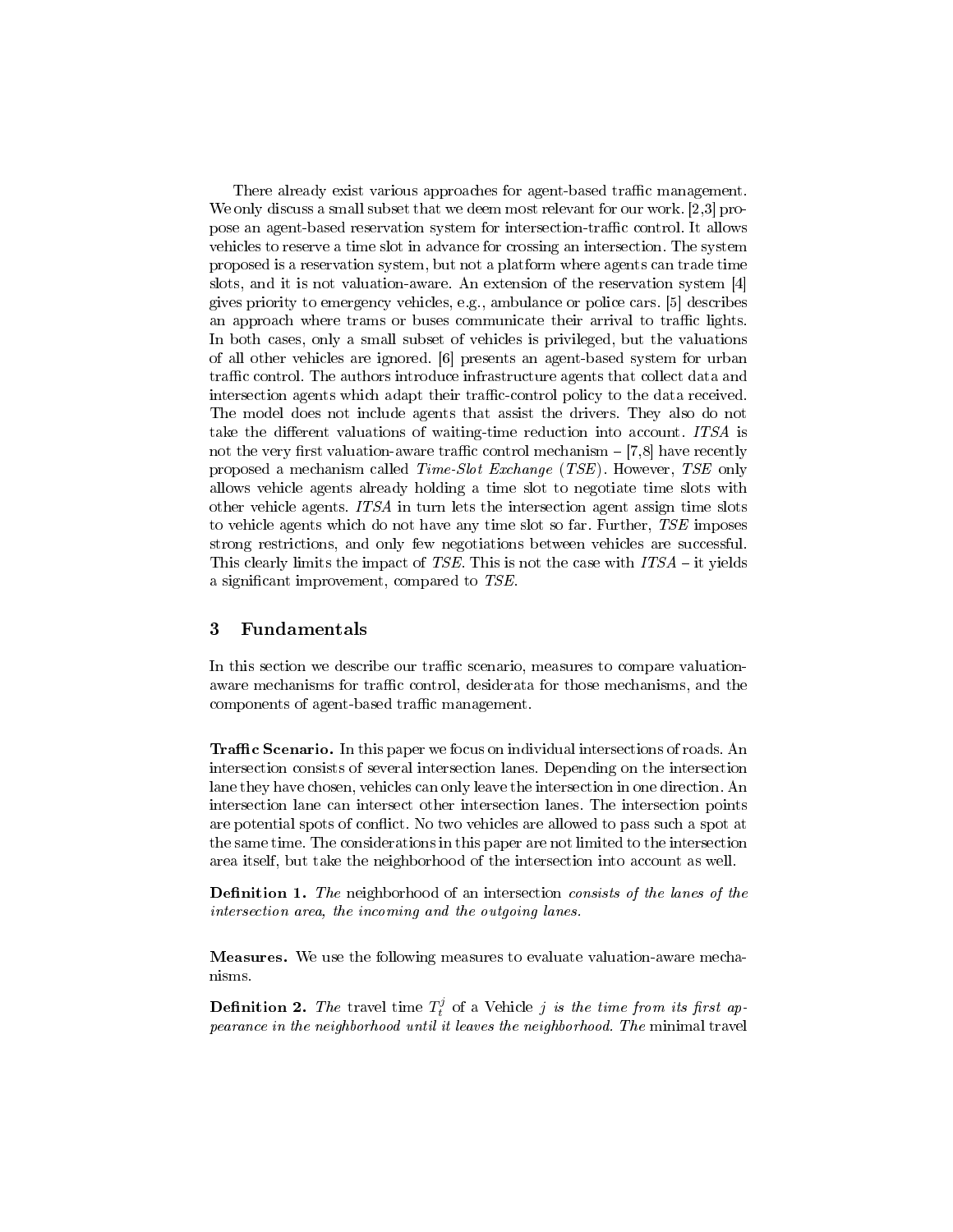time  $minT_t^j$  of j is the travel time if j was the only vehicle at the intersection, observed the speed limit and any constraints from the physical world, but ignored all rules concerning the right of way (i.e., crosses red lights, does not stop at stop signs etc.). The waiting time  $T_w^j$  of j is the difference of the travel time  $T_t^j$  and the minimal travel time  $minT_t^j$ .

Because the minimal travel time is a lower bound of the travel time, the waiting time is always nonnegative.

Any new mechanism should be superior to existing ones. A useful measure to compare different intersection-control mechanisms is the average waiting time.

**Definition 3.** The average waiting time is  $\overline{T_w} = \frac{\sum_{j \in V} T_w^j}{|V|}$ , where V is the set of all vehicles.

The average waiting time does not allow to evaluate valuation-aware mechanisms. Therefore, a more meaningful measure in our context is the waiting time weighted by the valuations of waiting-time reduction of the drivers.

**Definition 4.** The valuation  $v^{j}(t)$  of Driver j is the price j is willing to pay if he waits t seconds less.

While other valuation functions might be realistic as well, we limit ourselves to linear valuation functions in this study. Thus, we denote the price per second with  $v^j$ . The valuation may be different for each vehicle, and we assume that it does not change over time.

**Definition 5.** The weighted waiting time of Vehicle j is  $vT_w^j = v^j \cdot T_w^j$ .

We use the weighted waiting times of all vehicles to compute the average weighted waiting time.

**Definition 6.** The average weighted waiting time is  $\overline{vT_w} = \frac{\sum_{j \in V} v^j \cdot T_w^j}{|V|}$ , where V is the set of all vehicles.

Traffic planners have goals different from the ones of individual drivers. This is because they have to consider the common welfare while drivers only consider their own benefit. This conflict also occurs in our scenario. Drivers aim at maximizing their utility. In the following, we define the utility of a vehicle agent for our particular scenario.

**Definition 7.** Let  $b^j$  denote the budget of the driver of Vehicle j. His utility  $u^j$ is  $u^j = b^j - v^j \cdot T_w^j$ .

In other words, the utility of drivers is the difference between their budget and their waiting time weighted by their valuations of waiting-time reduction. Although the utility  $u^j$  of the driver of Vehicle j can be negative, e.g., if the budget is zero and the driver has to wait 10 seconds, he cannot exceed his budget  $b^j$ .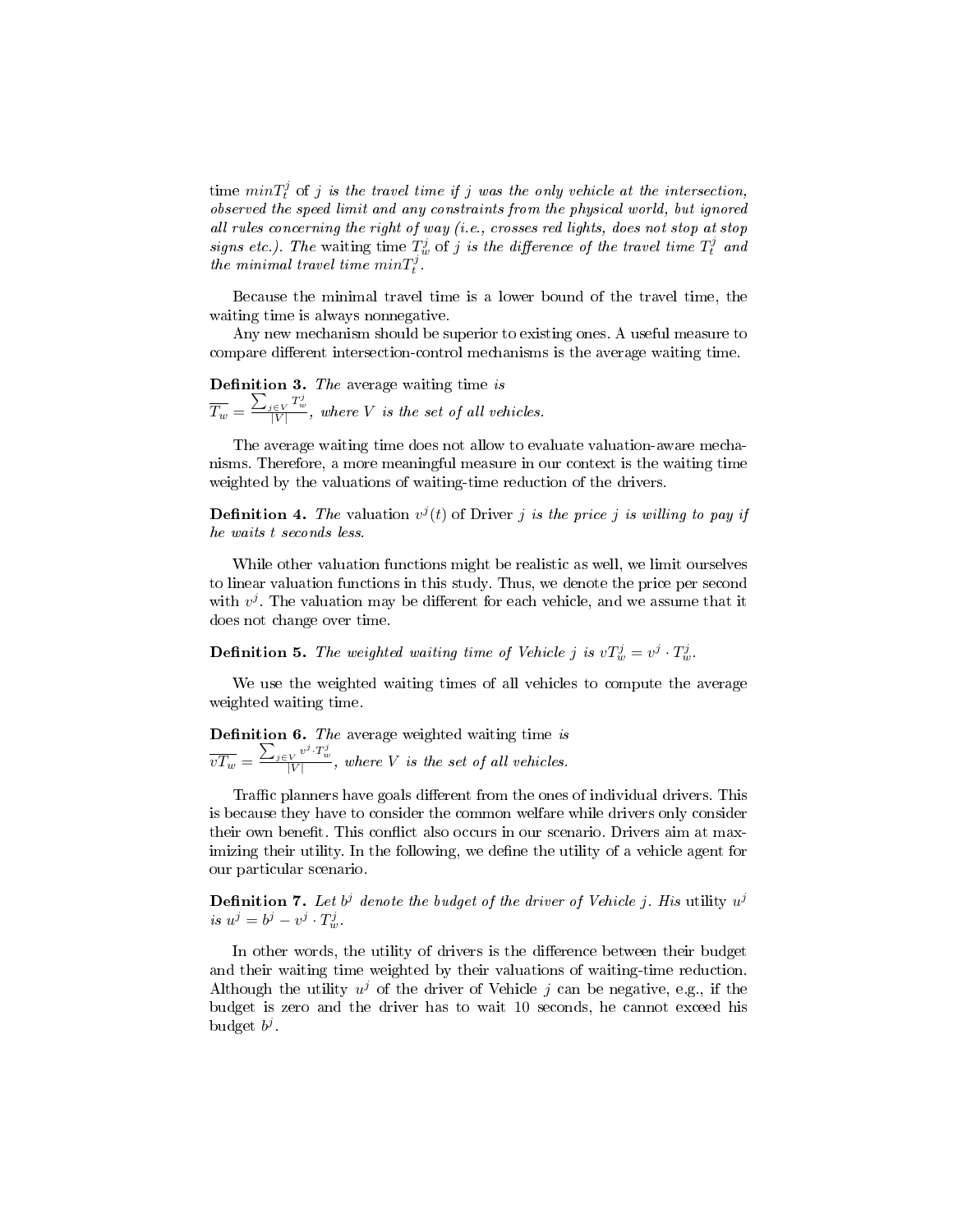Example 1. Let  $l$  and  $h$  denote two vehicles. The driver of  $l$  is not in a hurry. His valuation is low, e.g.,  $v^l = 0.01$ . If he had to wait 10 seconds longer, his weighted waiting time would increase only by  $v^l \cdot 10 = 0.01 \cdot 10 = 0.1$ . The driver of Vehicle  $h$  in contrast must meet a deadline. His valuation of waiting-time reduction is high, e.g.,  $v^h = 1.00$ . If his waiting time was reduced by 10 seconds, his weighted waiting time would be reduced by  $v^h \cdot 10 = 1.00 \cdot 10 = 10$ . If the driver of Vehicle  $l$  was offered to wait 10 seconds longer for one currency unit he would accept the offer. This is because his utility would increase:  $u^l_{new} = b^l_{old} + 1 - v^l \cdot (T^l_{w,old} + 10) =$  $u_{old}^l$ +1−0.01⋅10 =  $u_{old}^l$ +0.9 >  $u_{old}^l$ . On the other hand, the driver of Vehicle h would readily offer one currency unit to wait 10 seconds less because this would increase his utility:  $u_{new}^h = b_{old}^h - 1 - v^h \cdot (T_{w,old}^h - 10) = u_{old}^h - 1 + 1.00 \cdot 10 =$  $u_{old}^h + 9 > u_{old}^h$ . Of course, this is only possible if the budget  $b^h$  exceeds one currency unit.

In our context, it is not relevant if the budget of a driver is real money, or if it is any private currency issued and distributed by the traffic authority.

**Definition 8.** The total entry budget  $B_e$  is the sum of the budgets of all drivers when they enter the neighborhood:  $B_e$  :=  $\sum_{j\in V}b_e^j$ . V denotes the set of all vehicles. The total leaving budget  $B_l$  is the sum of the budgets of all drivers when they leave the neighborhood:  $B_l := \sum_{j \in V} b_l^j$ .

Desiderata for Valuation-Aware Traffic-Control Mechanisms. Mechanisms for traffic control at intersections give the right to cross the intersection to arriving vehicles for a certain period of time. Sometimes this right is only given if the vehicles have fullled some preconditions, e.g., having stopped at a stop sign. Traditional mechanisms differ regarding the scheduling algorithm, depending on time, on the direction of arrival and on the direction of departure. The valuation-aware mechanisms envisioned should encourage drivers to reveal their valuations. If the best strategy of drivers is to reveal their valuations truthfully, provided that this holds for all other drivers as well, the mechanism is incentive compatible [9]. Incentive compatibility is desirable. It tends to provide more efficient solutions.

Next, the mechanisms should meet the objectives effectiveness, avoidance of starvation, and zero-sum. We say that an intersection-control mechanism is effective if the average weighted waiting time  $\overline{vT_w}$  is lower than with FIFO. Clearly, effectiveness means higher overall satisfaction of the drivers. Avoidance of starvation means that a vehicle is guaranteed an upper bound of the waiting time. Such an upper bound should be traffic-dependent: If all roads are heavily congested, this upper bound should naturally be higher than in a situation with only few vehicles.

An intersection-control mechanism is *zero-sum* if the total budget of vehicles entering the neighborhood is equal to the total budget of vehicles leaving. We believe that users would not like to see an increase of mobility costs and therefore have a preference for zero-sum.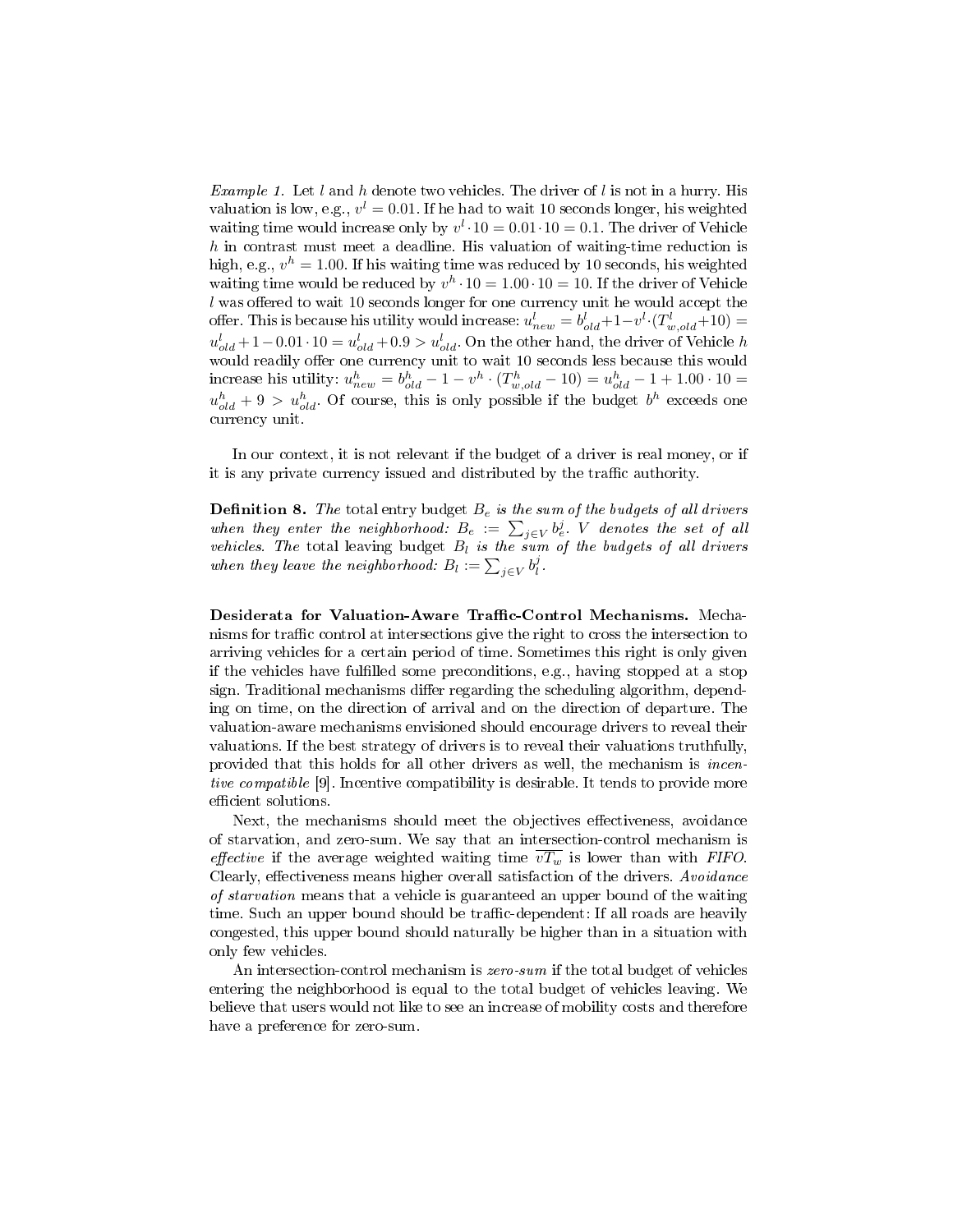

Fig. 1. Agent-based traffic control

Finally, there are two further conflicting requirements on traffic-control mechanisms at intersections, early allocation and late allocation. Early allocation means that the time slots should be allocated as early as possible. The reason is that a vehicle obtaining a time slot early does not have to stop and wait before entering the intersection. Instead, it can slow down and adapt its speed in advance so that it reaches the intersection exactly on time and can cross it without any stops. This makes driving more comfortable and is expected to reduce energy consumption. But time slots should also be allocated as late as possible (late allocation), to give vehicles with high valuations that arrive late a chance to acquire an early time slot. Clearly, these two requirements are in conflict. Choosing their weights depends on the preferences of the traffic planners and on the actual design of the mechanism.

Agent-Based Traffic Control. To take the different driver valuations of waiting-time reduction into account, vehicles and intersection control have to interact. But drivers should not interact with the intersection control while driving. Intelligent and autonomous driver-assistance systems make such distractions unnecessary. Agent technology is promising in this context: The autonomy property of agents [10] avoids unnecessary human interaction. We assume that every vehicle will be equipped with a platform with a standardized interface that allows for the installation of agent-based driver-assistance systems. Assuming the existence of such a generic platform within vehicles is in line with current developments in the real world. For instance, think of the so-called on-board units used by the German toll collect system for heavy trucks (http://www.tollcollect.de). To facilitate valuation-aware traffic control, intersections will have to be equipped with traffic-control units as well. These units implement the different mechanisms and use agent technology to interact with the driver-assistance systems of the vehicles.

An agent-based driver-assistance system hosts a *vehicle agent* (see Fig. 1). It can instruct the driver when to cross the intersection, and at which speed. The vehicle agent can communicate with other vehicle agents and with the intersection agent which represents the traffic-control unit of an intersection. The driver configures the driver-assistance system in advance to avoid distraction while driving.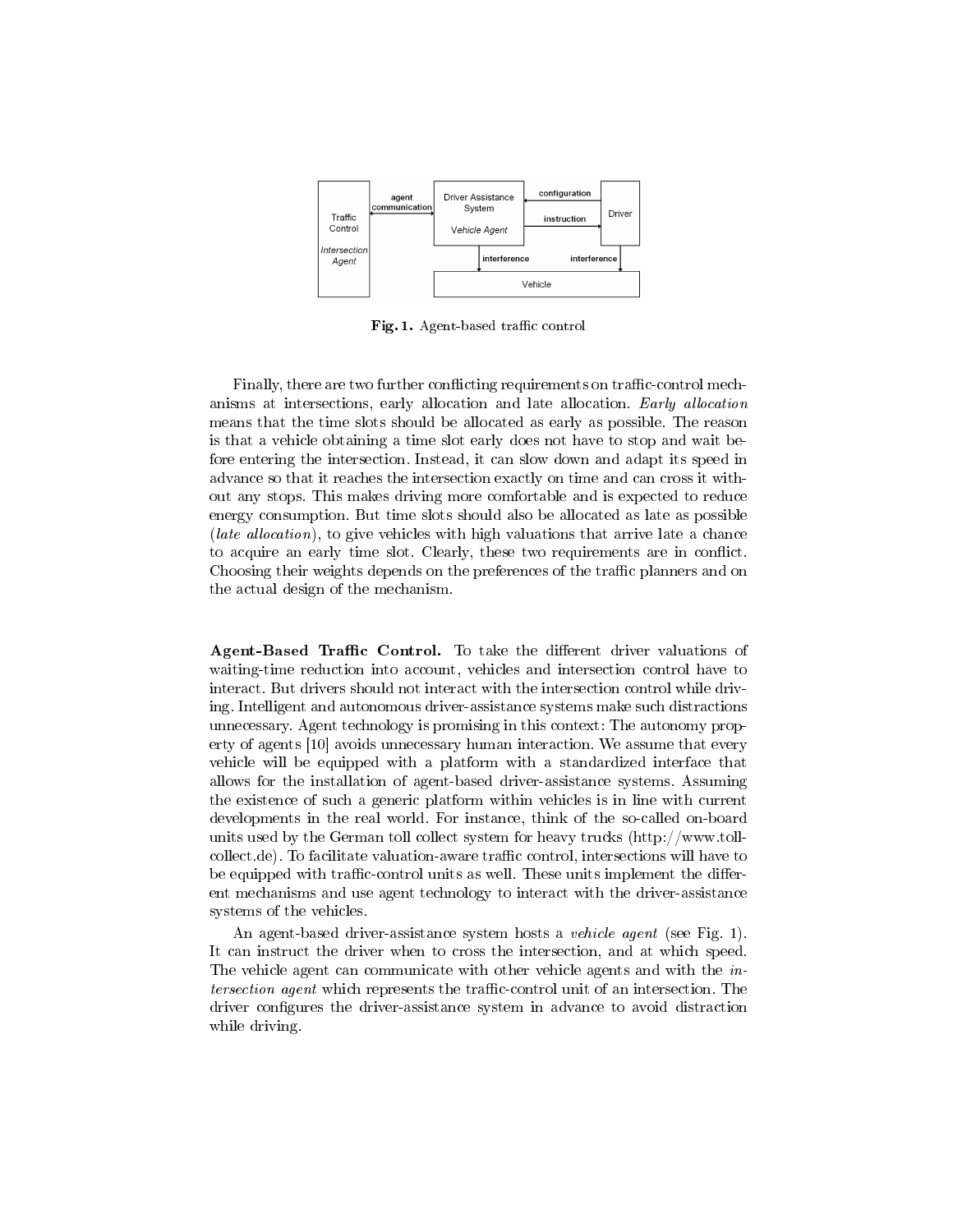Note that the traffic-control mechanisms proposed in this article are orthogonal to the extent of interference of the driver-assistance system with the driving behavior. The system could either merely instruct the driver, or, as it is the case with adaptive cruise-control systems (ACC, [11]), take control of the vehicle in certain situations. Our mechanisms would work with both alternatives.

### 4 Mechanisms

We first describe a generic procedure for agent-based traffic control at intersections. This will allow for a more structured presentation of our actual mechanisms. We then describe the FIFO mechanism. This mechanism, which has been proposed and evaluated in [2,3], will serve as a reference point for our new valuation-aware mechanism ITSA and its variants, which we describe subsequently. For all mechanisms we discuss to which extent they meet the desiderata incentive compatibility, avoidance of starvation, zero-sum and early and late allocation. We evaluate effectiveness in Sect. 5.

## 4.1 General Procedure

The following general procedure describes all agent-based mechanisms for traffic control at intersections which we currently have in mind:

- (1) Vehicle and intersection agents make contact. Vehicle agents have to obtain information which intersection is equipped with an intersection agent, and the intersection agent has to obtain information on vehicles that will arrive at the intersection.
- $(2)$  The vehicle agent acquires an initial time slot to cross the intersection *(initial)* time-slot acquisition).
- (3) If the vehicle agent is dissatised with the time slot acquired it can try to acquire a better one (subsequent time-slot acquisition) from other vehicle agents. It may try to do so repeatedly using different mechanisms.
- (4) Finally, the vehicle crosses the intersection using its time slot.

The difference between Step 2 and 3 is that vehicles do not yet have a time slot before Step 2. They receive an initial time slot in this step. In Step 3 the vehicles already have received a time slot which they can now trade.

Some mechanisms do not need Step 3, e.g., those that do not allow vehicles to trade their time slots. But Step 3 is beneficial in general. Otherwise, Step 2 would have to reconcile the conflicting goals of early and late allocation. With Step 3 in turn, agents of vehicles arriving late can interact with vehicle agents which hold an earlier time slot.

While Step 3 is optional, Steps 1, 2 and 4 are part of all mechanisms described in the following.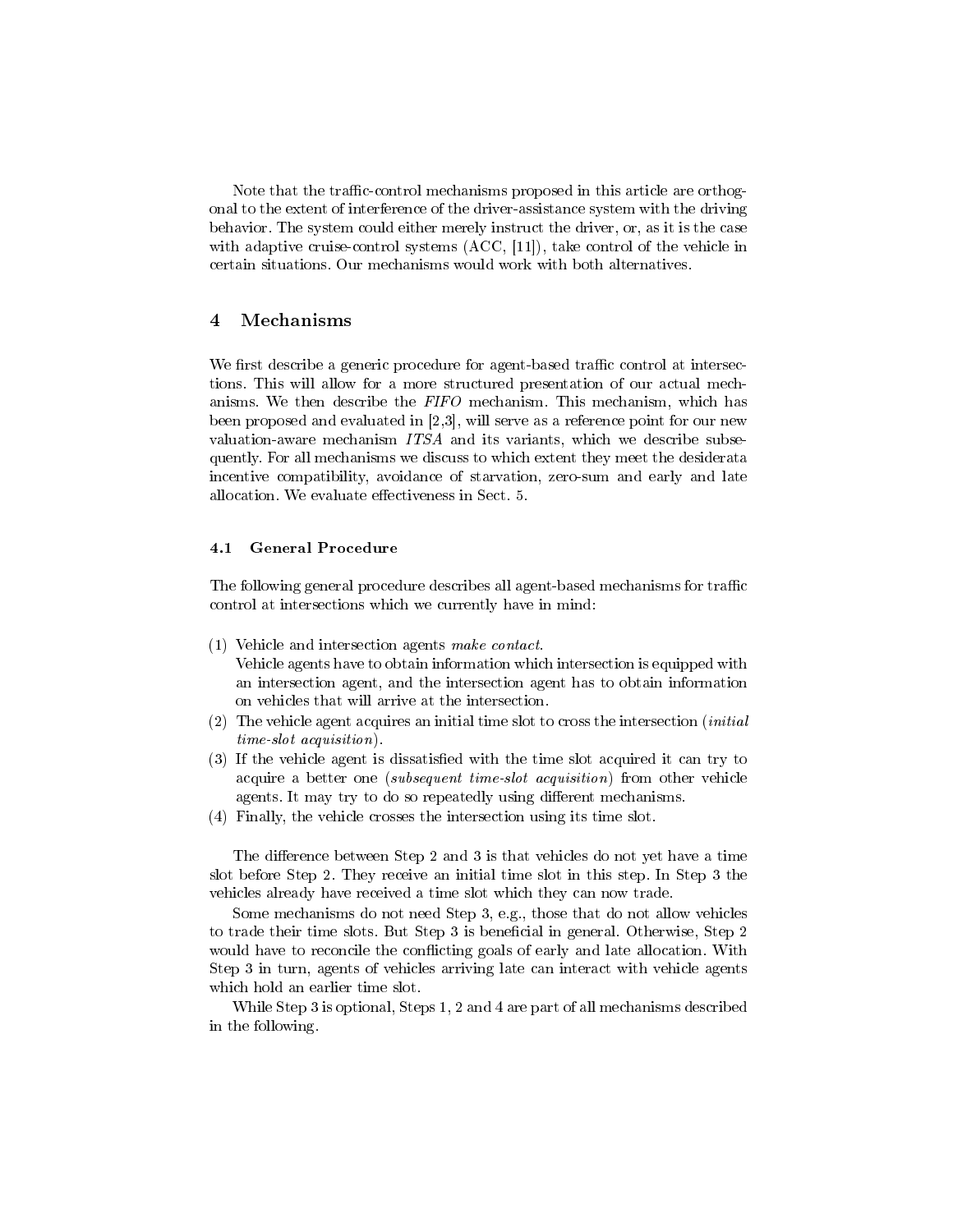#### 4.2 FIFO

This subsection briefly reviews the agent-based reservation mechanism FIFO described in [2,3,4]. It allows vehicle agents to request time slots from an intersection agent (Step 2). It schedules the time slots in the order of request.

All vehicle agents entering the neighborhood of the intersection request a time slot from the intersection agent. If several vehicle agents ask for the same time slot, the one which requested the time slot first will obtain it.

To make a reservation, the intersection agent looks for free time slots. The intersection agent checks if the current request does not conflict with time slots reserved previously. A conflict occurs if the requested intersection lane or an intersection lane crossing the requested intersection lane is already reserved. If the desired time slot cannot be assigned, the intersection agent offers the earliest non-conflicting time slot after the desired one to the requesting vehicle agent.

Because FIFO is not valuation-aware, the notion of incentive compatibility does not apply. FIFO avoids starvation because it ensures an upper bound of waiting time. Vehicle agents do not pay any money, thus FIFO is zero-sum. Late allocation is not beneficial with  $FIFO$  since the order of arrival determines the assignment of time slots. Thus, FIFO should implement early allocation.

So far, we do not know any valuation-aware mechanism for intersection control, (except for [7,8] which are very recent). To evaluate the mechanisms to be described in the following, we compare them to a mechanism which is not valuation-aware. Since  $[2]$  has shown that  $FIFO$  outperforms traffic lights regarding average waiting time, it will be our reference point for the evaluation. We think that valuation-aware mechanisms from other domains, e.g., data routing, are not appropriate: They typically do not take physical constraints into account, like no overtaking.

Even though FIFO is not valuation-aware, it can be combined with other mechanisms for Step 3 of the general procedure, and such combinations could be valuation-aware. Some of these combinations are discussed in [7,8].

#### 4.3 Initial Time-Slot Auction

In the following we propose a new mechanism which is valuation-aware. It auctions the time slots to the arriving vehicles. We call it *Initial Time-Slot Auction* (ITSA). This is because the auction is part of Step 2.

Basic Variant. Vehicle agents register at the intersection when entering its neighborhood. The intersection agent initiates a second-price sealed-bid auction [12] of the next available time slot. I.e., the bidder with the highest bid wins but pays only the second highest bid. Not all of the arriving vehicles can take part in the auction. Some of the vehicles already have acquired an earlier time slot. They may not take part. Further, vehicles can only take part if the vehicles driving in front already have acquired a time slot. Otherwise they cannot be sure that the vehicle in front will acquire an earlier time slot. Thus, only one vehicle per direction can bid for a time slot. We refer to them as candidates.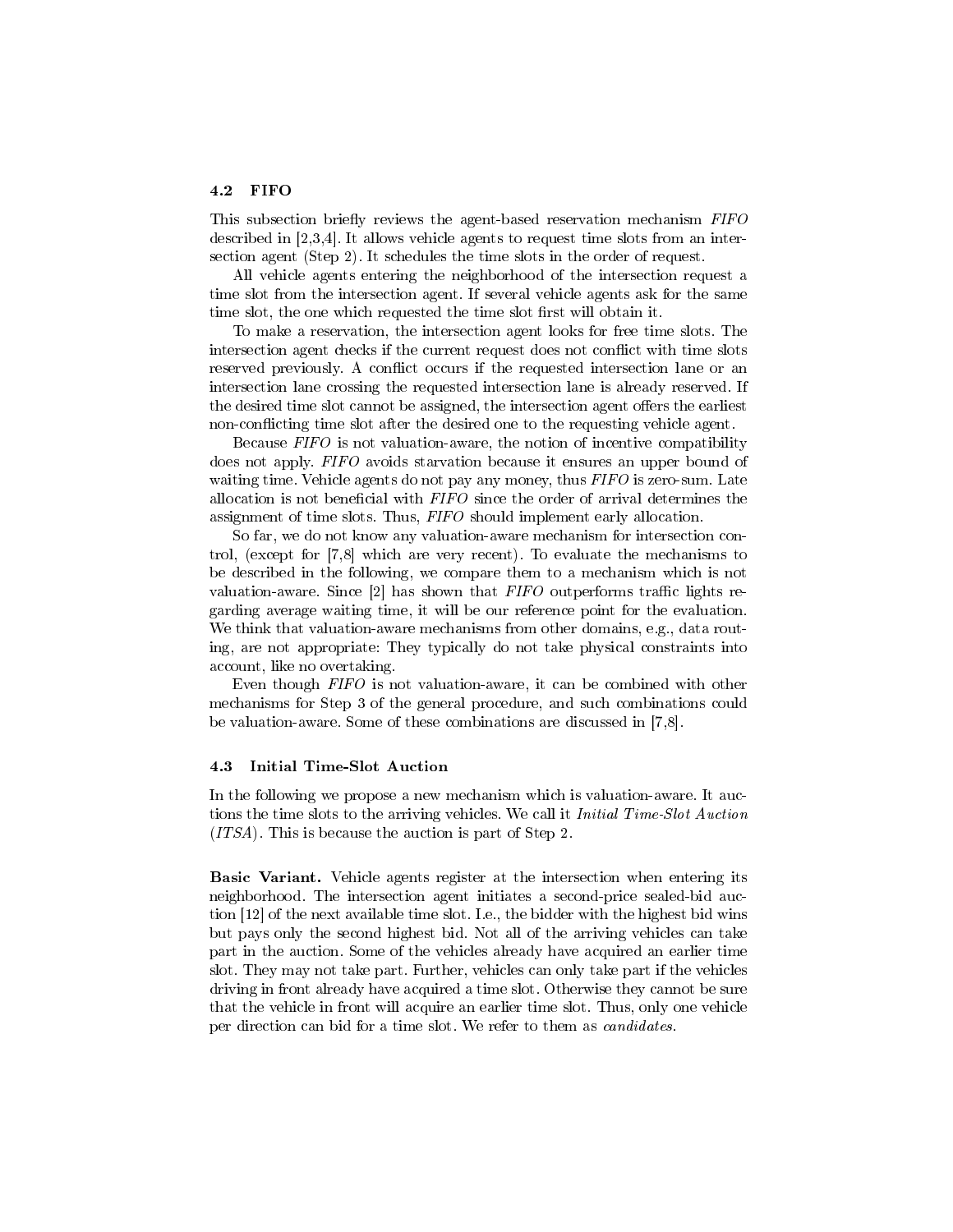

Fig. 2. FIPA Contract Net Protocol (corrected figure from [13])

Example 2. Figure 3 shows an intersection where some vehicles already have acquired a time slot, some can acquire a time slot and some currently cannot acquire a time slot.

To implement the auction, we use the FIPA Contract Net Protocol [13] (see Fig. 2) and its terminology in the following. The intersection agent asks the candidates for proposals. It chooses the proposal with the highest offer and sends an accept-proposal to the sender of the proposal chosen and a reject-proposal to all others. The vehicle agent receiving an accept-proposal (including the second highest bid, i.e., the amount of money to be paid) confirms the transaction using inform or reports a failure otherwise. For instance, if the auction of a time slot takes too long, it is possible that the winner vehicle cannot use its time slot any more because the begin is already in the past. In this case, the vehicle agent would report a failure. If the winning vehicle agent confirms the transaction, it must pay an amount corresponding to the second highest bid reported. So its budget is reduced by this amount.

The basic variant is incentive compatible. This is because we use a secondprice sealed-bid auction [9,12]. It does not guarantee an upper bound of the waiting time and  $-$  at least without any extensions  $-$  does not avoid starvation.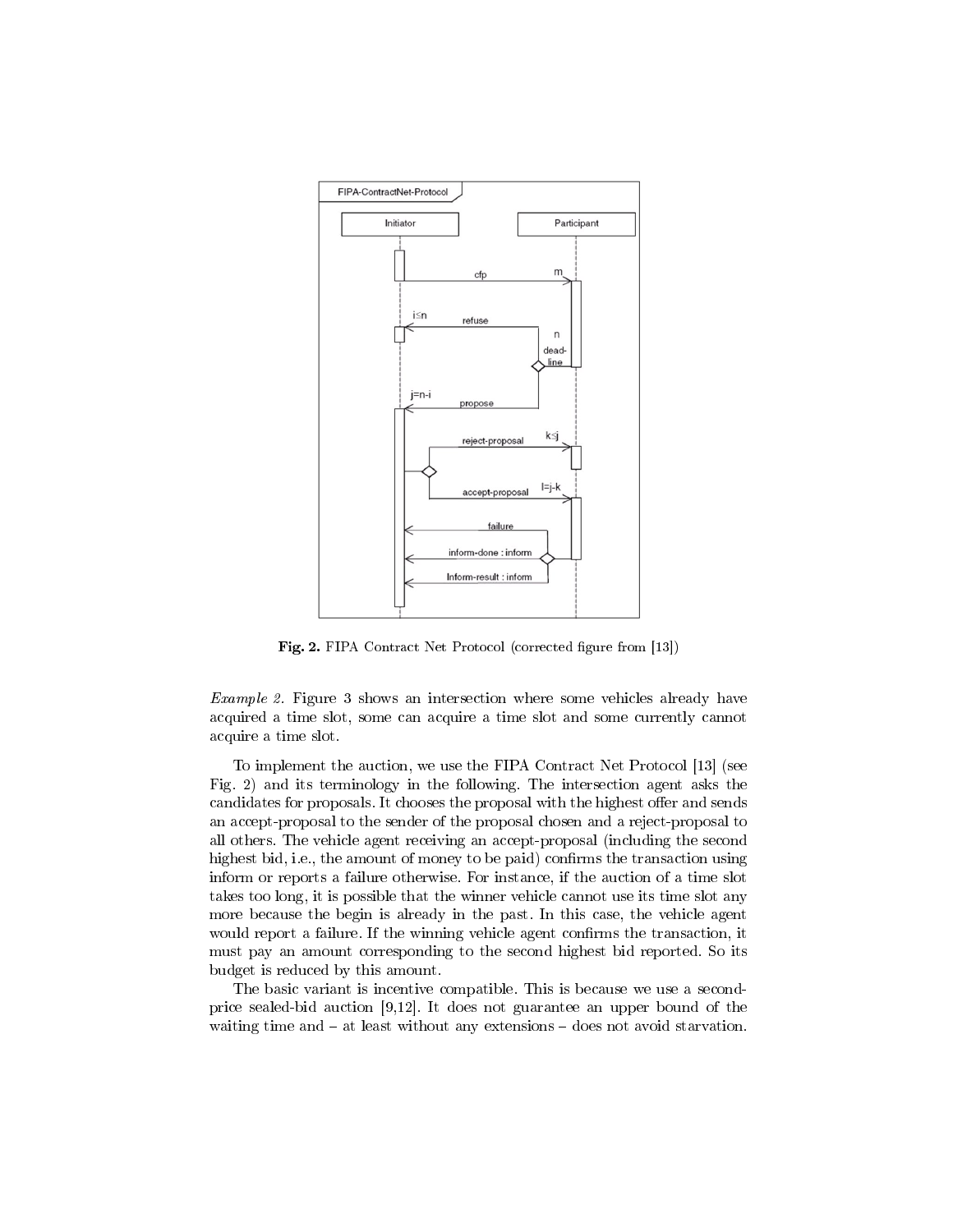Example 3. An example of an extension to avoid starvation is that the auction is suspended after the waiting time of a vehicle exceeds an upper bound. After the vehicle has crossed the intersection, the auction is resumed.

However, such constraints typically influence the bidding behavior, and an analysis of the interplay with incentive compatibility would be necessary. In Sect. 5, we examine whether starvation actually occurs in practice.

Because the basic variant does not specify when to allocate the time slots, both early or late allocation can be implemented.

Finally, if an intersection agent keeps the money earned with auctions, the mechanism is not zero-sum. Note that we can achieve zero-sum in a straightforward way, by returning the money to the drivers. Several variants of doing so are conceivable: The money returned could be equally distributed among all vehicles crossing the intersection, or it could be proportional to the waiting times. However, the problem with returning money is that this tends to influence the bidding behavior, too. Thus, an analysis of the interplay with incentive compatibility would be necessary as well.

Variant with Subsidies. The basic variant has the following characteristic which might yield suboptimal outcomes: The vehicles behind a vehicle without a time slot cannot influence the outcome of the auction.

Example 4. Let l and h denote two vehicles arriving from the same direction. The valuation of the driver of the first Vehicle  $l$  is very low. The valuation of the driver of the subsequent Vehicle  $h$  is extremely high. In all auctions where  $l$ is a candidate it only sends low offers. Thus,  $h$  is stuck behind l even though its valuation is high.

Vehicles waiting behind a vehicle without a time slot do not have to be inactive. They can try to improve their situation by subsidizing the candidate of their direction. The candidate with the highest accumulated bid wins the auction. If their candidate wins the auction, the subsidizing vehicles will be able to take part in a subsequent auction earlier. Instead of sending a call for proposals only to candidates the intersection agent sends it to the vehicles behind candidates as well, together with the information that their offer would only be a subsidy for the candidate of their direction. Once a candidate is chosen, the vehicles of its direction receive an accept-proposal (see also Fig. 3).

Compared to the basic variant, only one desideratum is different: Incentive compatibility is not guaranteed. A driver might hope that drivers waiting behind him subsidize him. He could be tempted to offer less than his true valuation. In our evaluation, we assume that drivers do reveal their true valuations. Even though this might be too optimistic, we do so to quantify the potential of this variant. Note that it is not clear who would offer less, after all. The drivers of vehicles waiting behind could offer less as well, because it is still unclear if they will actually benefit from subsidizing vehicles in front. As future work, we will investigate if sealed-bid combinatorial auctions are a better solution to this problem.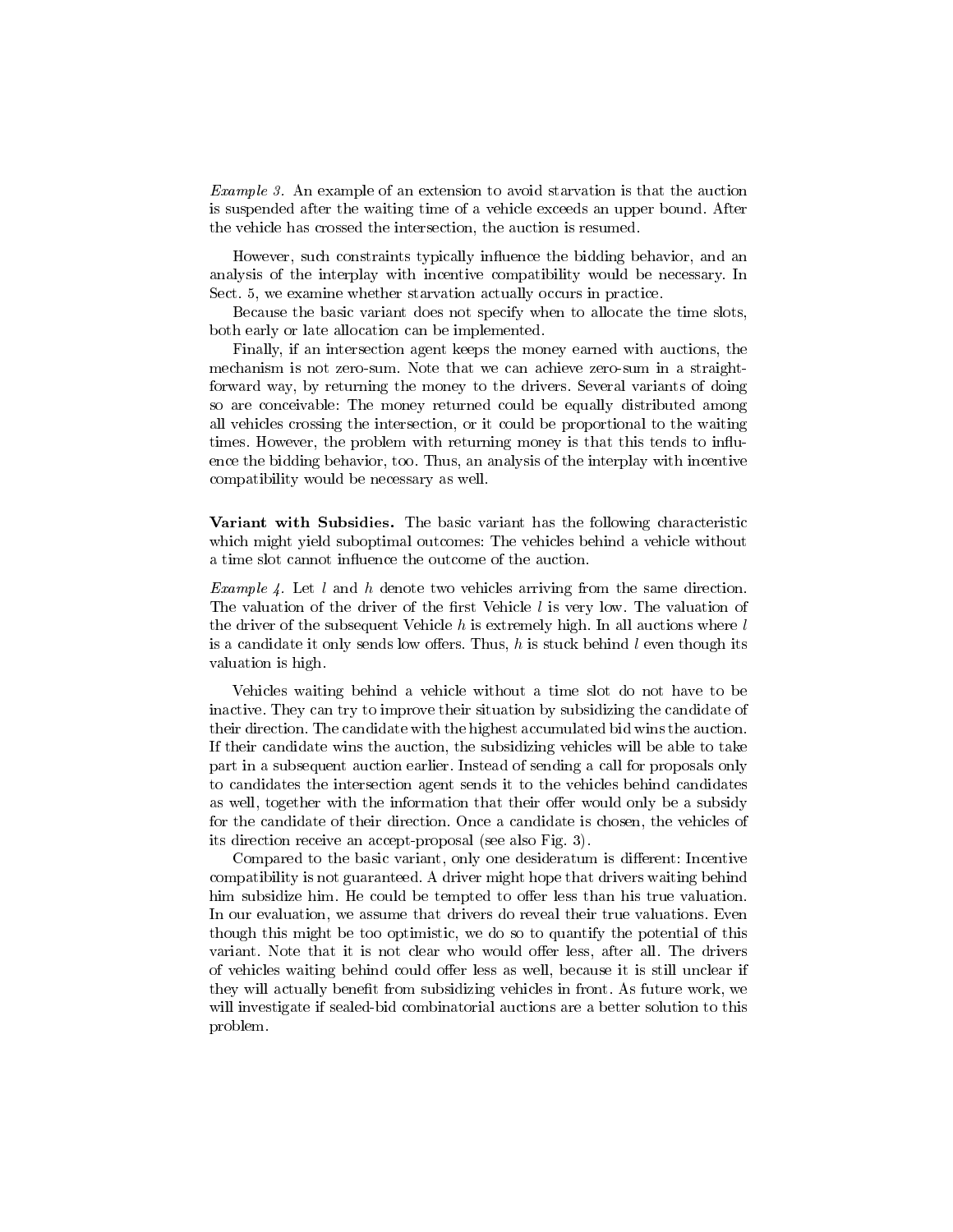

Fig. 3. Auction with subsidizing vehicles Fig. 4. Intersection layout

Both variants of ITSA take valuations of waiting-time reduction into account in the initial time-slot-acquisition phase already (Step 2). Nevertheless, they could also be combined with mechanisms of Step 3. Vehicles arriving late can acquire time slots which have been auctioned off before their arrival.

#### 5 Evaluation

To evaluate the benefits of the proposed mechanisms we use simulations. This is in line with other research on traffic management at intersections, e.g.,  $[2,14,15]$ . We have developed a simulation framework of our own, using a space-continuous and time-discrete simulation model. This simulation framework allows simulating drivers, driver-assistance systems and vehicles at intersections. We have used the Java Agent DEvelopment Framework (JADE, http://jade.tilab.com) for the implementation of the multi-agent system. Agent-based simulation frameworks are not applicable because we do not use agents for simulation. Instead, we simulate the traffic environment for agent-based driver-assistance systems.

#### 5.1 Settings

Our simulations have the following characteristics. We investigate a symmetric intersection consisting of four directions. Each direction has two incoming (right and left) and two outgoing (right and left) lanes. For each direction the right incoming lane allows to turn right and to go straight (both into the right outgoing lanes). The left incoming lane allows to turn left and to go straight (both into the left outgoing lanes) (see Fig. 4).

On every lane the maximum speed is  $50km/h$ , the speed limit within German cities. The length of incoming and outgoing lanes is  $230m$ . There is a virtual traffic sign  $200m$  before the intersection indicating that vehicle agents can request time slots from the intersection agent. The radius of the intersection is  $20m$ . Thus, a vehicle crossing the intersection in straight direction drives  $230 + 20 +$  $20 + 230 = 500m$  in total. Vehicles can accelerate with at most  $3m/s<sup>2</sup>$  and decelerate with at most  $8m/s^2$ .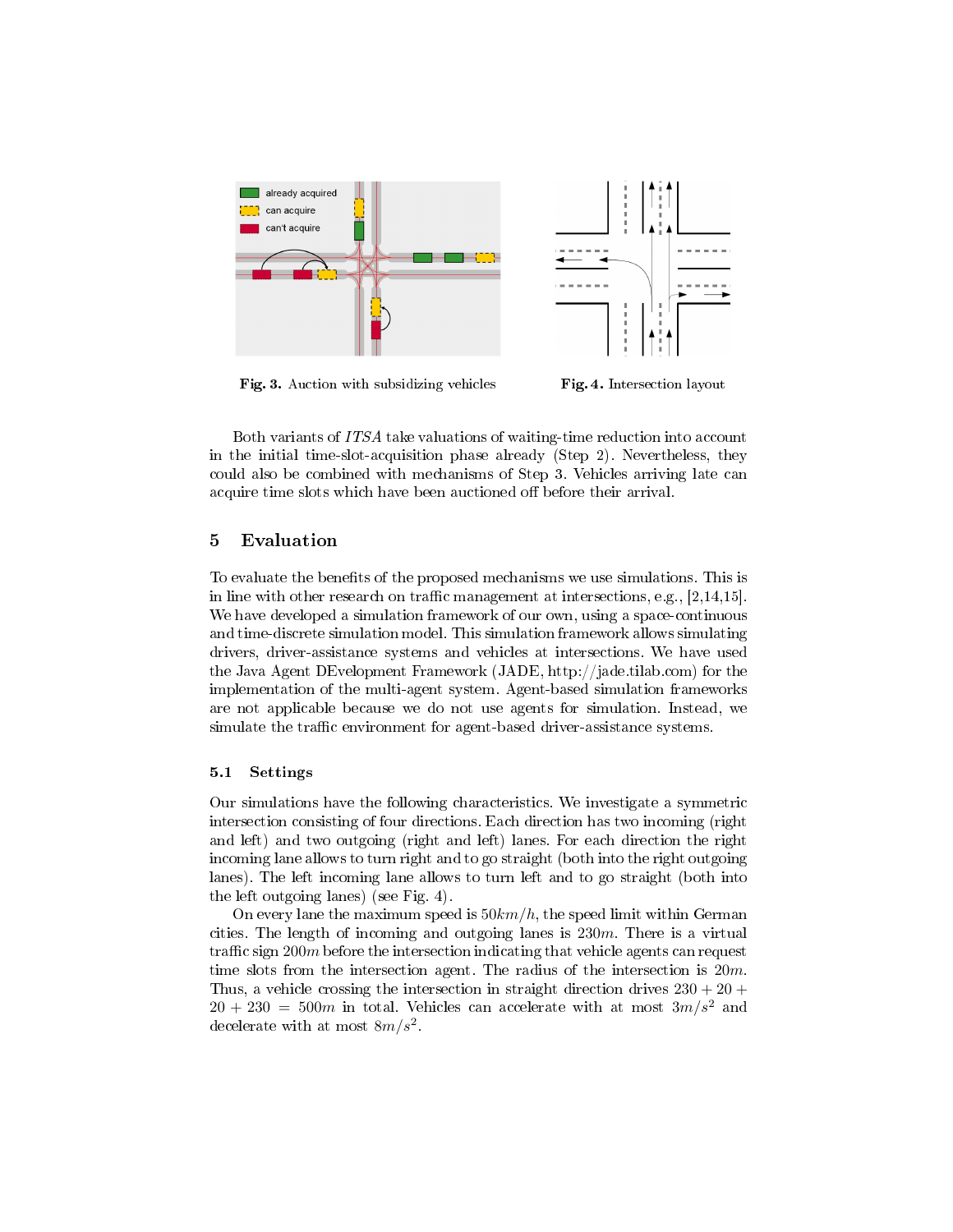Each simulation run simulates 40 minutes. We ignore the vehicles leaving the neighborhood during the first 10 minutes to avoid biased results *(initial phase)*. We use the vehicles leaving during the next 30 minutes (*observation phase*) to compute the average waiting time  $\overline{T_w}$  and the average weighted waiting time  $\overline{vT_w}$ . Vehicles arrive with interarrival times exponentially distributed with mean  $\frac{1}{\lambda} = 36s$  from every incoming lane. This means that 100 vehicles arrive per hour on average on each incoming lane. The exponential distribution is common in queuing theory and in stochastic scheduling for arrival processes [16]. A vehicle can choose two different directions where to go, as mentioned before. The two possible directions are chosen randomly with probability  $p = 0.5$ . The driver valuations of waiting-time reduction are modeled as an exponential distribution with mean  $\frac{1}{\lambda} = 0.01$ . Since valuation-aware traffic-control mechanisms do not yet exist in the real world, we could not rely on any empirical data when specifying this parameter.

Clearly, if the volume of traffic exceeds the capacity of the intersection, drivers will be unsatisfied with any traffic-control mechanism. With the numbers given so far, the volume of traffic is in line with the capacity of the intersection: We allow only one vehicle to cross the intersection at the same time. Thus, its capacity is  $3600s/4s = 900$  vehicles per hour. This is because the crossing time is 4s for every vehicle independent of the direction. Our average traffic volume in turn is 800 vehicles per hour.

#### 5.2 Mechanisms Evaluated

We have implemented two mechanisms, ITSA without subsidies  $(ITSA^{-})$  and ITSA with subsidies  $(ITSA^+)$  in Step 2. Both mechanisms do not include any further activities in Step 3. We compare both  $ITSA^-$  and  $ITSA^+$  to  $FIFO$  without any further activity in Step 3.

In our setup, the allocation of a time slot with both ITSA<sup>−</sup> and ITSA<sup>+</sup> takes place 12 seconds in advance. I.e., a time slot is auctioned 12 seconds before it begins, three times the duration of a slot. For each auction candidates and subsidizing vehicles compute their offer by multiplying their true valuation per second v with the duration of a time slot  $T = 4s$ . This duration is the maximum time a vehicle needs to cross the evaluated intersection. Because budgets do not influence effectiveness, all vehicles in our experiments have budgets that are high enough to pay their valuations. In other words, vehicles can always afford to pay their bid.

The performance of a mechanism does not only depend on the average number of vehicles arriving at an intersection, but also on the distribution of arrival times. Therefore, a comparison of mechanisms is meaningful only if we compare equally initialized simulation runs. This means that every vehicle has the same type, start time and route in all simulation runs compared. We use 25 randomly chosen numbers as seeds for the runs, to compare the  $i$ -th run of  $FIFO$  to the ones of ITSA<sup>−</sup> and of ITSA<sup>+</sup>.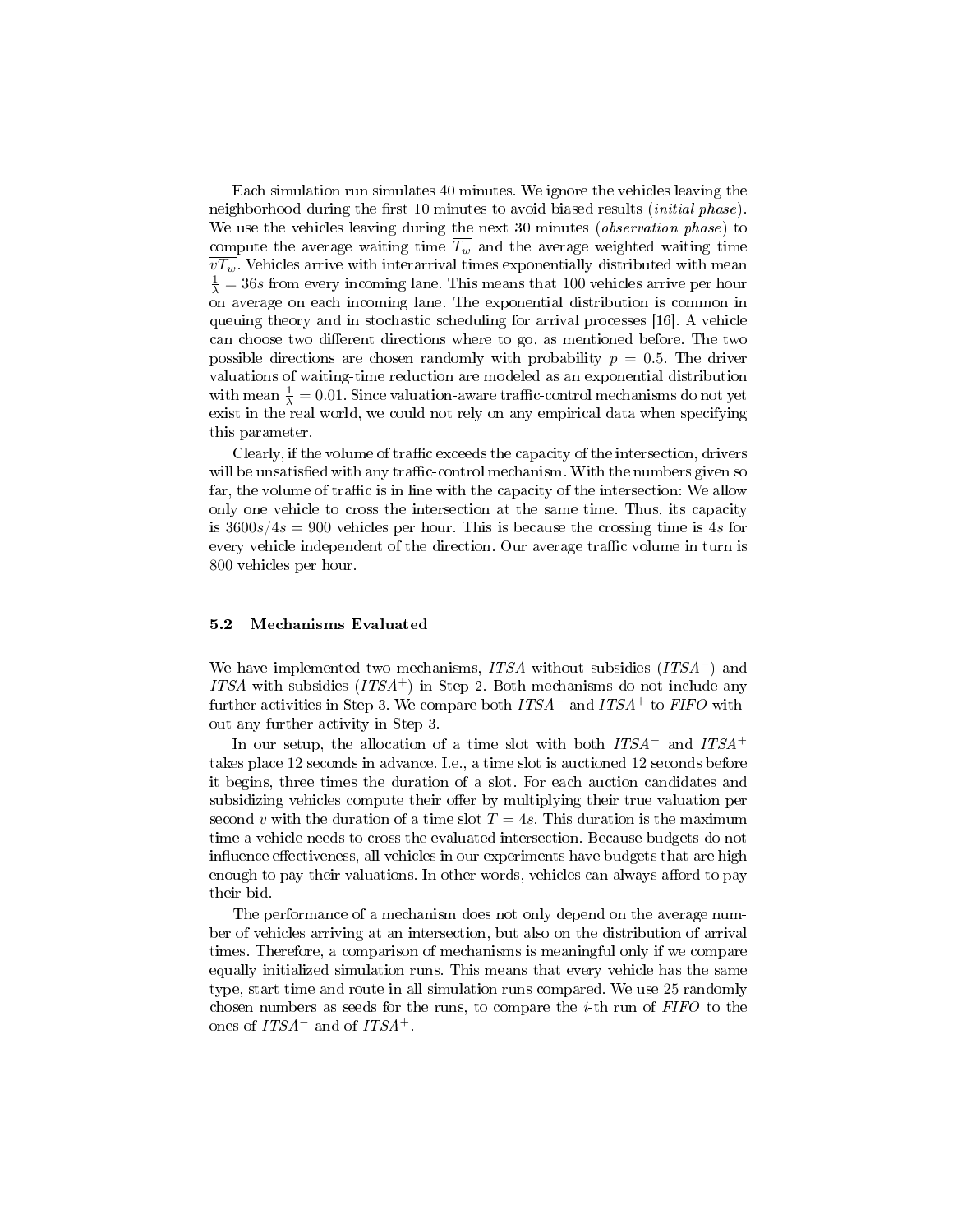#### Table 1. FIFO vs. ITSA<sup>-</sup>

Table 2. FIFO vs. ITSA<sup>+</sup>

|                                                             | $\sigma$ 99% CI<br>mean             |                                                             | $\sigma$ 99% CI<br>mean             |
|-------------------------------------------------------------|-------------------------------------|-------------------------------------------------------------|-------------------------------------|
| $\Delta T_w$                                                | $-0.045$ 0.296 [ $-0.210, +0.121$ ] | $\Delta T_w$                                                | $-0.232$ 0.245 $[-0.369, -0.095]$   |
| $\frac{\Delta \overline{T_w}}{T_w^{(FIFO)}}$                | $-0.005$ $0.024$ $[-0.019, 0.008]$  | $\frac{\Delta \overline{T_w}}{T_w^{(FIFO)}}$                | $-0.018$ $0.018$ $[-0.028, -0.008]$ |
| $\Delta v T_w$                                              | $0.048$ $0.024$ [0.034, 0.062]      | $\Delta v T_w$                                              | $0.0670.025$ [0.053, 0.081]         |
| $\frac{\Delta \overline{v_{w}}}{\overline{v_{w}}^{(FIFO)}}$ | $0.306$ $0.077$ [0.263, 0.349]      | $\frac{\Delta \overline{v_{w}}}{\overline{v_{w}^{(FIFO)}}}$ | $0.43000.044$ [0.406, 0.455]        |

#### 5.3 Results

We compare the differences of average waiting time  $\overline{T_w}$  and of average weighted waiting time  $\overline{vT_w}$  of equally initialized simulation runs between FIFO and ITSA<sup>-</sup> and between  $FIFO$  and  $ITSA^{+}$ . For all 25 simulation runs we compute the mean, standard deviation  $\sigma$ , and the 99% confidence interval (CI) of the differences.

 $T_w^{(FIFO)}$  is the waiting time with FIFO,  $T_w^{(ITSA^{-})}$  and  $T_w^{(ITSA^{+})}$  are the ones with  $ITSA^-$  and  $ITSA^+$ . When comparing  $FIFO$  and  $ITSA^-$ , the absolute difference of average waiting times is  $\varDelta \overline{T_w}=T_w^{(FIFO)}\!-\!T_w^{(ITSA^-)},$  and the one of average weighted waiting times is  $\varDelta \overline{v T_w} = v T_w^{(FFO)} - v T_w^{(ITSA^-)}$  . The relative difference of average waiting time is  $\varDelta \overline{T_w}/T_w^{(FIFO)} ,$  and of the weighted one is  $\Delta\overline{vT_w}/vT_w^{(FIFO)}$ . When comparing  $FIFO$  and  $ITSA^+,$  the notation and the formulae are analogous.

**FIFO** vs. ITSA<sup> $-$ </sup>. Table 1 lists both the absolute and the relative differences of the average waiting time  $\overline{T_w}$  and the average weighted waiting time  $\overline{vT_w}$  for FIFO and ITSA<sup>-</sup>. ITSA<sup>-</sup> reduces the average weighted waiting time  $\overline{vT_w}$  by 0.048 units, i.e., by  $30.6\%$  on average. The 99% confidence interval shows that these results are reliable. The relative difference is between  $26.3\%$  and  $34.9\%$  in 99% of all cases. ITSA<sup> $-$ </sup> increases the average waiting time only slightly by 0.5% on average, compared to  $FIFO$ . Thus,  $ITSA<sup>-</sup>$  is effective regarding this waiting time. At the same time, it leaves the average waiting time nearly unchanged.

**FIFO** vs. ITSA<sup>+</sup>. Table 2 lists the absolute and the relative differences of the average waiting time and the average weighted waiting time for FIFO and ITSA<sup>+</sup>. ITSA<sup>+</sup> reduces the average weighted waiting time  $\overline{vT_w}$  by 0.067 units, i.e., by  $43.0\%$  on average. The  $99\%$  confidence interval tells us that these results are very reliable. The relative difference is between  $40.6\%$  and  $45.5\%$  in 99% of all cases. ITSA<sup>+</sup> increases the average waiting time  $\overline{T_w}$  only slightly, by 1.8% on average, compared to  $FIFO.$  In other words,  $ITSA<sup>+</sup>$  is very effective regarding average weighted waiting time, and the average waiting time remains nearly unchanged as well.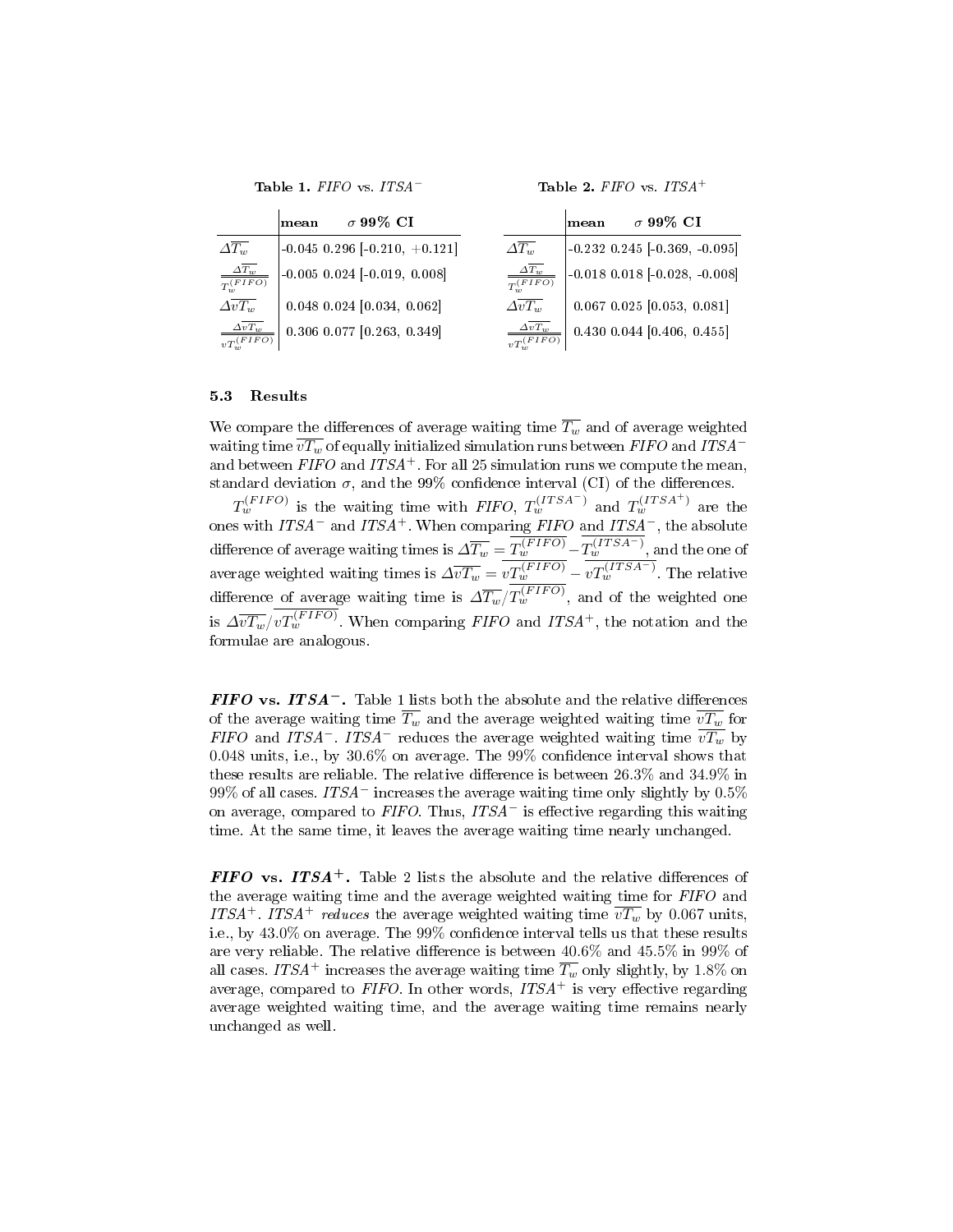Table 3. Characteristics of the 10% of the vehicles with the lowest valuation

|                                                     | $ FIFO\>$ vs. $ITSA^ FIFO\>$ vs. $ITSA^+$ |           |
|-----------------------------------------------------|-------------------------------------------|-----------|
| $\varDelta T_{w;10\%}$                              | $-23.402$                                 | $-14.454$ |
| $\Delta T_{w,10\%}$<br>$\Delta T_{w;10\%}^{(FIFO)}$ | -1.518                                    | -0.970    |
|                                                     |                                           |           |

Avoidance of Starvation. To evaluate the influence of an auction on vehicles with low valuations, we compare the average waiting time  $\overline{T_{w;10\%}}$  of the 10% of the vehicles with the lowest valuation. Table 3 lists both the absolute and the relative difference of the average waiting time  $\overline{T_{w;10\%}}$  for FIFO vs. ITSA<sup>-</sup> and for FIFO vs. ITSA<sup>+</sup>. ITSA<sup>-</sup> increases this waiting time by factor 2.518, ITSA<sup>+</sup> by factor 1.970. These increases are not surprising because an auction affects the participants with low valuations negatively. Even though both mechanisms do not guarantee avoidance of starvation, we think that their negative effects are limited. We will examine the extensions described earlier to avoid starvation as future work, to foster social acceptance of our mechanisms.

Subsumption. The results so far are promising. The variants evaluated reduce average weighted waiting time significantly, without increasing average waiting time by much. Compared to  $ITSA^-$ ,  $ITSA^+$  reduces average weighted waiting time by an additional 12.4%, while loosing incentive compatibility. To decide if this additional gain is worthwhile, we plan to carry out experiments with real users, as motivated earlier. ITSA<sup>+</sup> also improves the average waiting time  $\overline{T_{w;10\%}}$ of the 10% of the vehicles with the lowest valuation.  $\overline{T_{w;10\%}}$  increases much less than with ITSA<sup>−</sup>. Our experiments also show that an auction mechanism which considers all vehicles at an intersection and not only the candidates can outperform variants which do not do so.

#### 6 Conclusions

Traditional approaches for traffic management do not consider the different driver valuations of waiting-time reduction. But valuation-aware traffic control is expected to increase overall satisfaction significantly. In this article we have proposed a new mechanism for traffic control at intersections which takes the different valuations of waiting-time reduction into account, Initial Time-Slot Auction  $(ITSA)$ . We have proposed and discussed refinements of this mechanism which avoid starvation and allow other vehicles to subsidize vehicles in front.

As part of our evaluation, we have compared our new mechanism to the stateof-the-art FIFO mechanism. We have seen that all evaluated variants reduce average weighted waiting time significantly, without influencing average waiting time a lot.